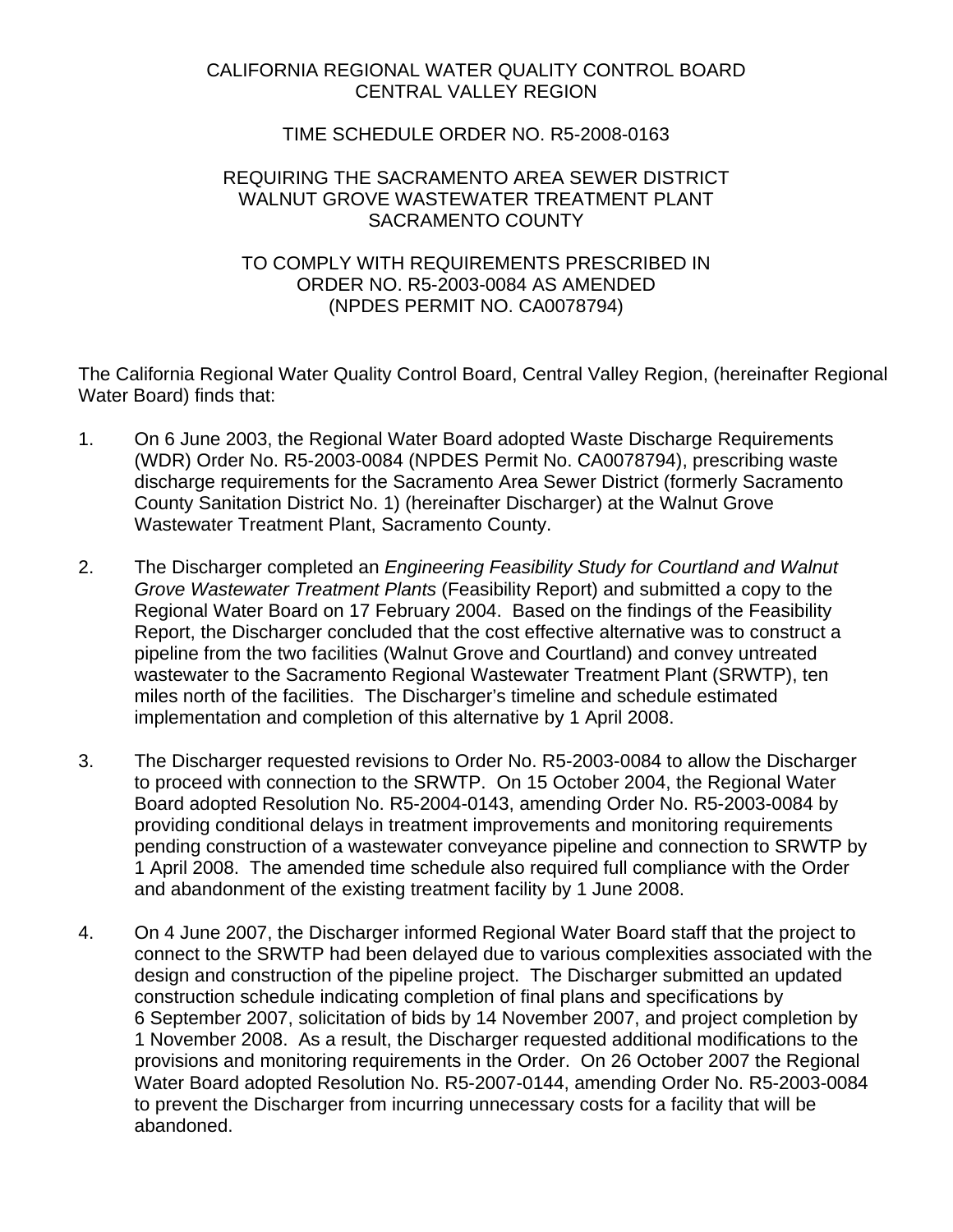5. By letter dated 15 August 2008, the Discharger informed Regional Water Board staff that the pipeline alignment encountered an unanticipated and unexpected impediment that was beyond the control of the Discharger and that the impediment would affect completion of the pipeline and would require the Discharger to reevaluate the pipeline alignment. Due to the delay, the Discharger may not be able to comply with the Discharge Prohibition, final effluent limitations and other permit provisions in Order No. R5-2003-0084, as amended.

The Discharger evaluated several contingency plans to avoid the need for a surface water discharge, including (1) bypass pumping; (2) creation of additional pond capacity; and (3) transporting wastewater to the SRWTP via trucks and/or barges. Each contingency has risks and costs that make them infeasible.

- 6. WDR Order No. R5-2003-0084 as amended, contains Discharge Prohibitions A.6 which reads as follows:
	- 6. Effective **1 June 2008**, the discharge of wastes to surface waters is prohibited.
- 7. WDR Order No. R5-2003-0084 includes Final Effluent Limitations B.1., which reads as follows:

|  | Effluent shall not exceed the following limits (after 1 June 2008): |  |  |  |  |
|--|---------------------------------------------------------------------|--|--|--|--|
|--|---------------------------------------------------------------------|--|--|--|--|

| <b>Constituents (units)</b>   |                              | <b>Monthly</b><br>Average | <b>Weekly</b><br>Average | <b>Daily</b><br><b>Maximum</b> | 4-day<br>Average | 1-hour<br>Average |
|-------------------------------|------------------------------|---------------------------|--------------------------|--------------------------------|------------------|-------------------|
| BOD <sup>1</sup>              | mg/<br>$lbs/day^2$           | 10<br>42                  | 15<br>63                 | 20<br>84                       |                  |                   |
| <b>Total Suspended Solids</b> | mg/l<br>lbs/day <sup>2</sup> | 10<br>42                  | 15<br>63                 | 20<br>84                       |                  |                   |
| <b>Chlorine Residual</b>      | mg/l<br>lbs/day <sup>2</sup> | --                        |                          | --                             | 0.01<br>0.04     | 0.02<br>0,08      |
| Settleable Matter             | $m$ //                       | 0.1                       |                          | 0.2                            |                  |                   |
| Dissolved Oxygen              | mg/1                         |                           |                          | $<$ 5 $5$                      |                  |                   |
| Turbidity <sup>3</sup>        | <b>NTU</b>                   | 2.0                       |                          | 5.0                            |                  |                   |
| Total Coliform <sup>4</sup>   | MPN/100<br>ml                | 2.2<br>(median)           |                          | 23                             |                  |                   |
| <b>Total Dissolved Solids</b> | mg/1<br>lbs/day <sup>2</sup> | 450<br>1876               |                          | 1000<br>4170                   |                  |                   |
| Chloride                      | mg/1<br>$lbs/day^2$          | 106<br>442                |                          | 250<br>1042                    |                  |                   |
| Oil & Grease                  | mg/1                         | 10                        |                          | 15                             |                  |                   |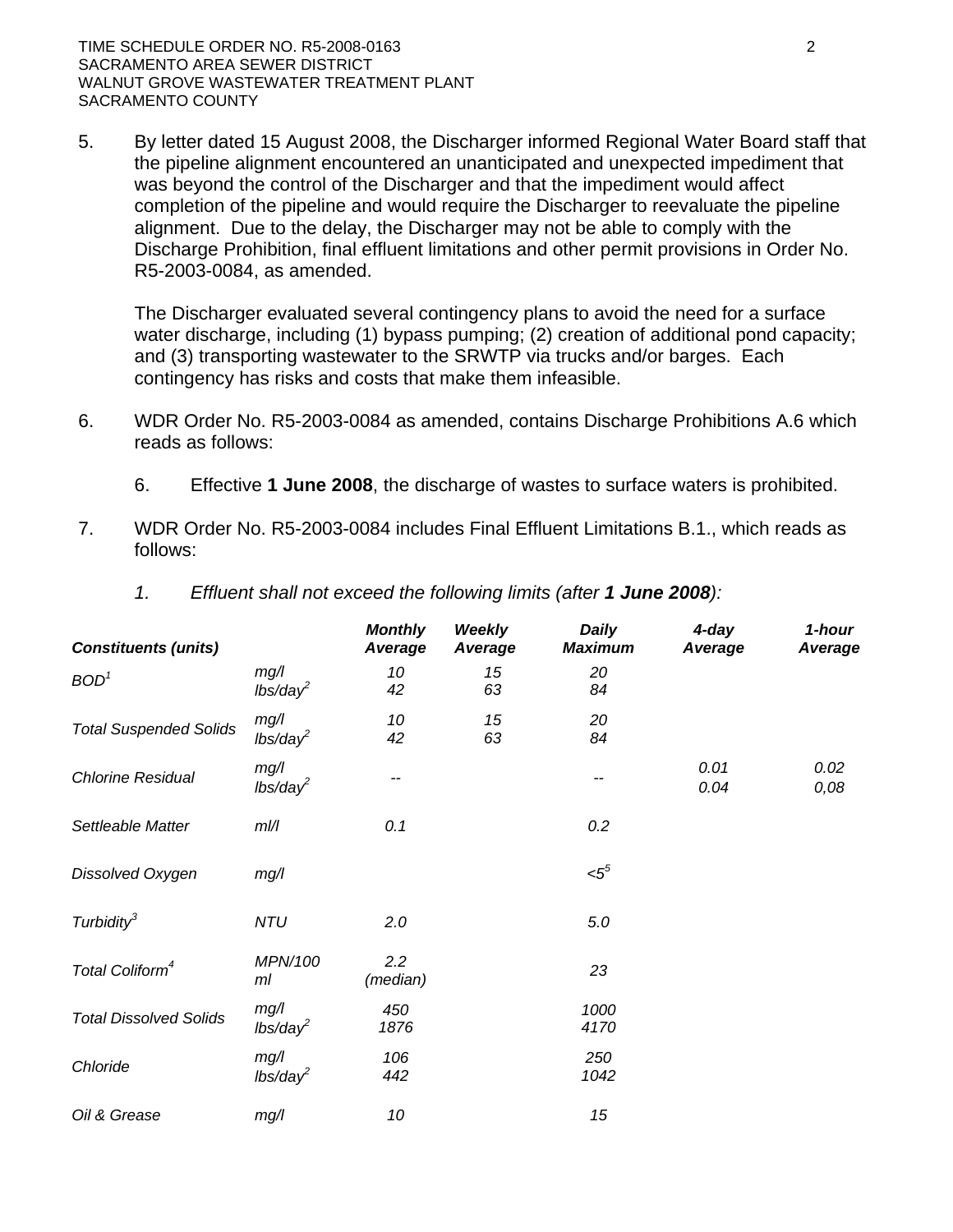#### TIME SCHEDULE ORDER NO. R5-2008-0163 3 SACRAMENTO AREA SEWER DISTRICT WALNUT GROVE WASTEWATER TREATMENT PLANT SACRAMENTO COUNTY

| <b>Constituents (units)</b>   | <b>Monthly</b><br>Average         | <b>Weekly</b><br>Average | <b>Daily</b><br><b>Maximum</b> | 4-day<br>Average               | 1-hour<br>Average |  |
|-------------------------------|-----------------------------------|--------------------------|--------------------------------|--------------------------------|-------------------|--|
| Ammonia                       | $mg$ N/l<br>$lbs/day^2$           |                          |                                | (see attached Table $E \& F$ ) |                   |  |
| Arsenic                       | $\mu$ g/l<br>lbs/day <sup>2</sup> | 10<br>0.042              |                                |                                |                   |  |
| Cyanide                       | $\mu$ g/l<br>$lbs/day^2$          | 4.2<br>0.018             |                                | 8.4<br>0.036                   |                   |  |
| Manganese                     | $\mu$ g/l<br>$lbs/day^2$          | 50<br>0.21               |                                | --                             |                   |  |
| <b>Total Trihalomethanes</b>  | $\mu$ g/l<br>lbs/day <sup>2</sup> | 80<br>0.0046             |                                |                                |                   |  |
| <b>Bromodichloromethane</b>   | $\mu$ g/l<br>$lbs/day^2$          | 0.56<br>0.0025           |                                | 1.1<br>0.05                    |                   |  |
| Dibromochloromethane          | $\mu$ g/l<br>$lbs/day^2$          | 0.41<br>0.0017           |                                | 0.82<br>0.0034                 |                   |  |
| Bis-2 ethylhexyl<br>phthalate | $\mu$ g/l<br>$lbs/day^2$          | 1.8<br>0.0075            |                                | 3.6<br>0.015                   |                   |  |

*1 5-day, 20*°*C biochemical oxygen demand.* 

*2 Based upon a design monthly average flow capacity of 0.5 mgd* 

- *3 The daily max of 5 NTU must not exceed 5% of the time within 24-hr period. The daily average must not exceed 2 NTU.*
- *4 In a 30-day period, only a single sample may exceed 23 MPN/100ml and no sample should exceed 240 MPN/100ml.*
- *5 The dissolved oxygen content of the effluent shall at all times be greater than 5.0 mg/l.*
- 8. WDR Order No. R5-2003-0084 as amended includes Effluent Limitation B.4, which reads as follows:
	- *4. Beginning 1 June 2008, wastewater shall be oxidized, coagulated and filtered, or equivalent treatment provided.*
- 9. WDR Order No. R5-2003-0084 as amended includes Effluent Limitation B.5, which reads as follows:
	- *5. Beginning 1 June 2008, the arithmetic mean of 20*°*C BOD (5-day) and total suspended solids in effluent samples collected over a monthly period shall not exceed 15 percent of the arithmetic mean of the values for influent samples collected at approximately the same times during the same period (85 percent removal).*
- 10. WDR Order No. R5-2003-0084 as amended includes Effluent Limit C.5, which reads as follows:
	- *5. Percolation/Evaporation ponds shall not have a pH less than 6.5 or greater than 10 averaged over 24-hr period, and effective 1 June 2008, percolation/evaporation ponds shall not have a pH less than 6.5 or greater than 9.0 averaged over 24-hr period.*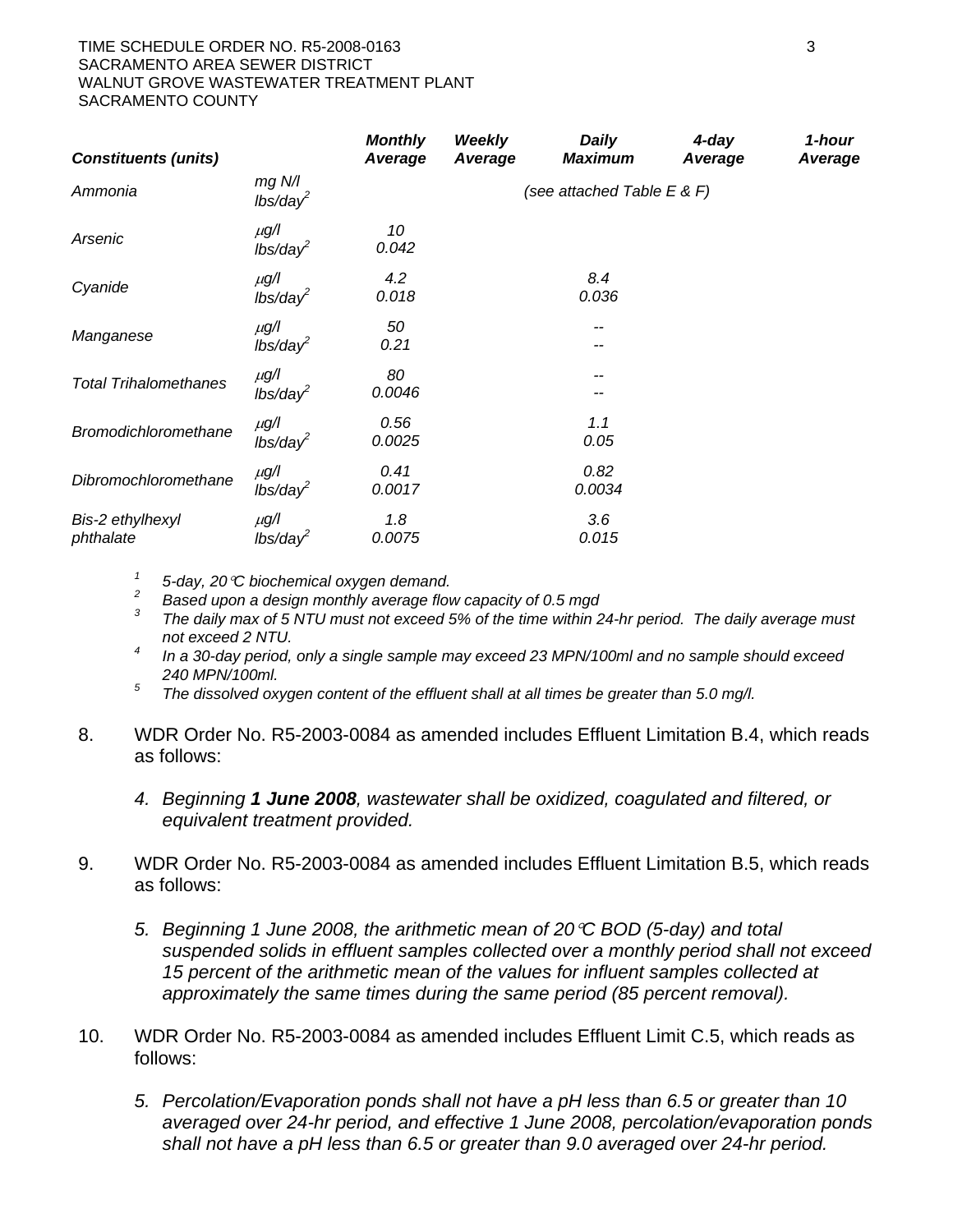11. WDR Order No. R5-2003-0084 as amended includes Receiving Water Limits, which reads, in part as follows:

*The discharge shall not cause the following in the receiving water:* 

- *1. Beginning 1 June 2008, concentrations of dissolved oxygen to fall below 5 mg/l.*
- *8. Beginning 1 June 2008, the ambient temperature to increase more than 5*°*F.*
- 12. WDR Order No. R5-2003-0084 as amended includes Provision G.3, which reads in part as follows:
	- *3. The Discharger as a means of compliance with the new requirements in Order No. R5-2003-0084 has proposed the construction of a pipeline to connect to the Sacramento Regional Wastewater Treatment Plant, and abandonment of the existing Walnut Grove Wastewater Treatment Plant. The Discharger shall cease discharge to surface waters in accordance with the following time schedule:*

*Task Date Due*

*Cease the discharge to surface waters 1 June 2008* 

- 13. WDR Order No. R5-2003-0084 as amended also includes Provision G.6, which reads in part as follows:
	- *6. Findings No. 14, 15, 16 and 34 of this Order conclude that in order to protect the beneficial uses of municipal and domestic water supply, body contact recreation and agricultural irrigation, and comply with final effluent limits for total coliform, turbidity, BOD, DO, and TSS, the Discharger shall provide tertiary or advanced treatment, equivalent treatment capabilities, or studies necessary to change the designated beneficial uses of the receiving waters, in accordance with the following time schedule. Alternative means of compliance may be proposed as discussed in Finding 33.*

*Task Compliance Date*

*Complete Construction 1 March 2008 Full Compliance 1 June 2008*

14. California Water Code (CWC) section 13300 states: "*Whenever a regional board finds that a discharge of waste is taking place or threatening to take place that violates or will violate requirements prescribed by the regional board, or the state board, or that the waste collection, treatment, or disposal facilities of a discharger are approaching capacity, the board may require the discharger to submit for approval of the board, with such modifications as it may deem necessary, a detailed time schedule of specific actions the discharger shall take in order to correct or prevent a violation of requirements.*"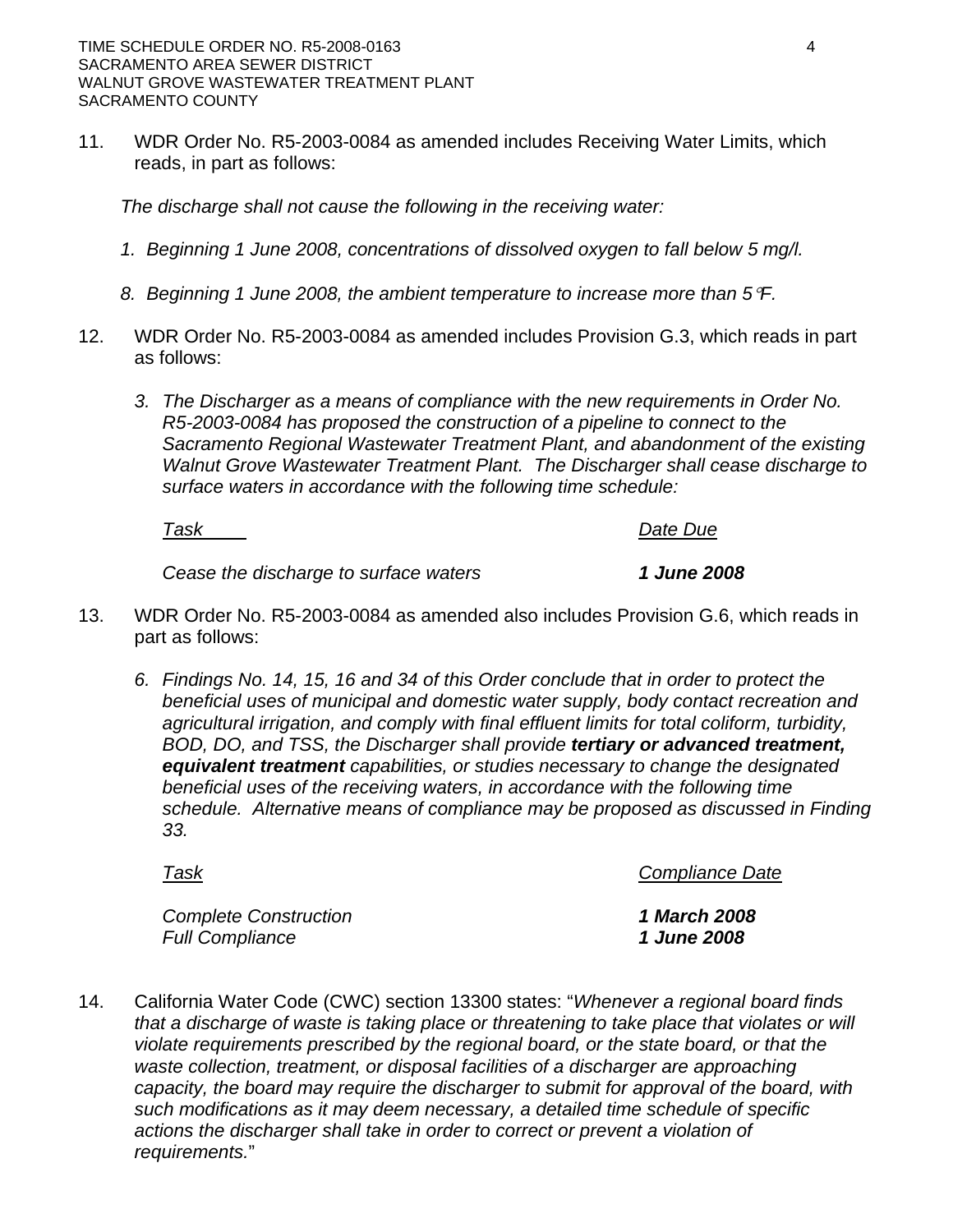#### TIME SCHEDULE ORDER NO. R5-2008-0163 5 SACRAMENTO AREA SEWER DISTRICT WALNUT GROVE WASTEWATER TREATMENT PLANT SACRAMENTO COUNTY

- 15. In accordance with CWC section 13300 and 13385(j)(3), the Regional Water Board finds that there is a discharge of waste threatening to take place that will violate requirements prescribed by the regional board, and that the Discharger may not be able to comply with the Discharge Prohibition A.6, Effluent Limitations B.1 for BOD, total suspended solids, chlorine residual, settleable matter, dissolved oxygen, turbidity, total coliform, total dissolved solids, chloride, oil & grease, ammonia, arsenic, cyanide, manganese, total trihalomethanes, bromodichloromethane, dibromochloromethane and bis-2 ethylhexyl phthalate, and B.4, B.5, C.5, Receiving Water Limits E.1 and E.8, and Provisions G.3 and G.6. These limitations are new requirements that become applicable to the Order after the effective date of adoption of the waste discharge requirements, and after 1 July 2000, for which new or modified control measures are necessary in order to comply with the limitations, and the new or modified control measures cannot be designed, installed, and put into operation within 30 calendar days.
- 16. Immediate compliance with the discharge prohibition, effluent limitations for BOD, total suspended solids, dissolved oxygen, turbidity, total coliform, total dissolved solids, chloride, ammonia, arsenic, cyanide, manganese, total trihalomethanes, bromodichloromethane, dibromochloromethane and bis-2 ethylhexyl phthalate, effluent limitations B.4, B.5 and C.5, Receiving Water Limits E.1 and E.8, and Provisions G.3 and G.6 is not possible or practicable. The Clean Water Act and the California Water Code authorize time schedules for achieving compliance.
- 17. CWC section 13385(h) and (i) require the Regional Water Board to impose mandatory minimum penalties upon dischargers that violate certain effluent limitations. CWC section 13385(j) exempts certain violations from the mandatory minimum penalties. CWC section 13385(j)(3) exempts the discharge from mandatory minimum penalties "*where the waste discharge is in compliance with either a cease and desist order issued pursuant to Section 13301 or a time schedule order issued pursuant to Section 13300, if all the [specified] requirements are met.*"
- 18. Compliance with this Order exempts the Discharger from mandatory penalties for violations of Effluent Limitations B.1. for BOD, total suspended solids, dissolved oxygen, turbidity, total coliform, total dissolved solids, chloride, ammonia, arsenic, cyanide, manganese, total trihalomethanes, bromodichloromethane, dibromochloromethane, and bis-2 ethylhexyl phthalate, Effluent Limitations B.4., and Effluent Limitations B.5., in accordance with CWC section 13385(j)(3). CWC section 13385(j)(3) requires the Discharger to prepare and implement a pollution prevention plan pursuant to section 13263.3 of the California Water Code.
- 19. Since the time schedules for completion of action necessary to bring the waste discharge into compliance exceeds 1 year, this Order includes interim requirements and dates for their achievement. The time schedule does not exceed 5 years. The compliance time schedule in this Order includes interim effluent limitations for BOD, total suspended solids, dissolved oxygen, total coliform, total dissolved solids, chloride, ammonia, arsenic, cyanide, manganese, total trihalomethanes, bromodichloromethane, dibromochloromethane and bis-2 ethylhexyl phthalate.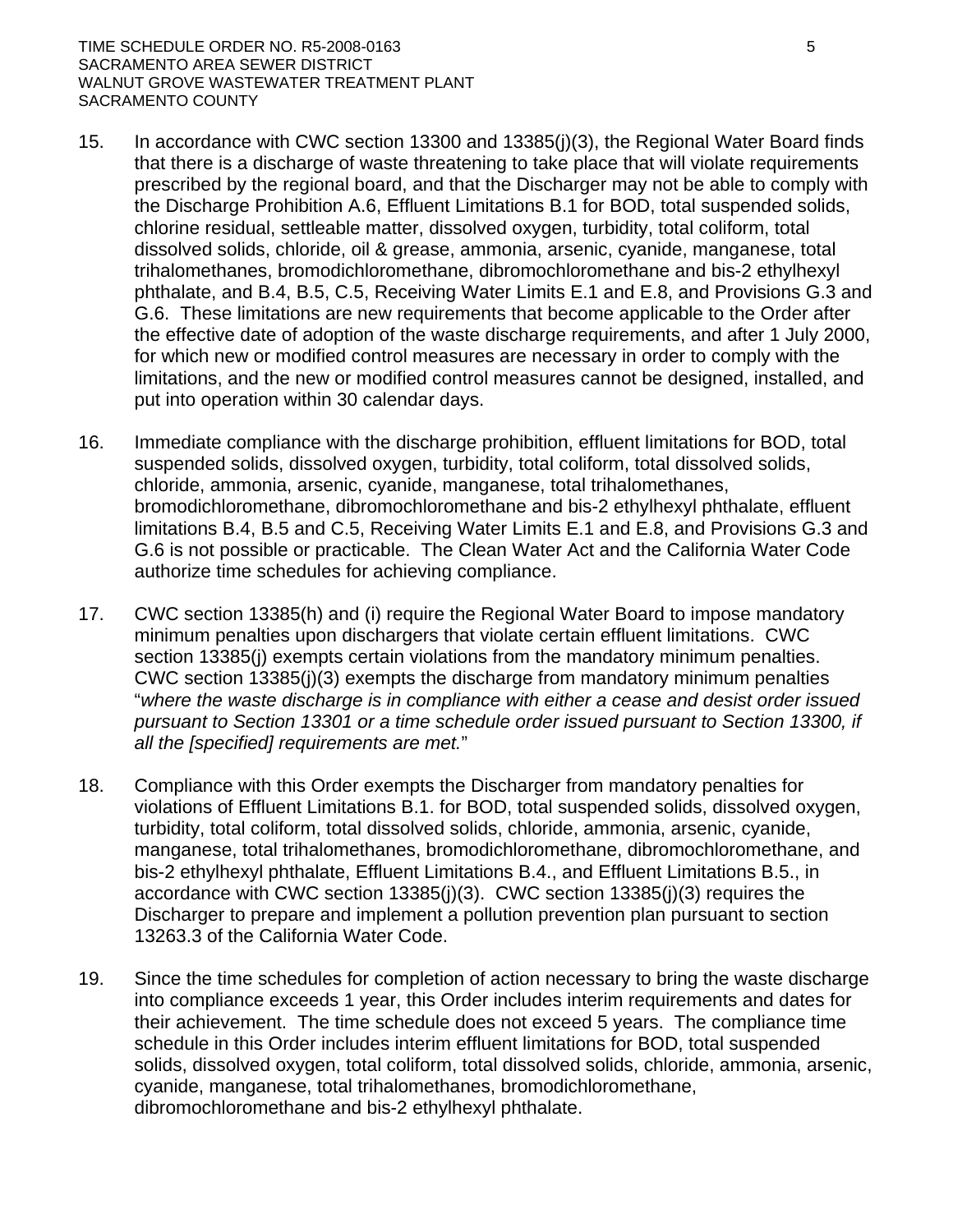The interim effluent limitations for total dissolved solids, chloride, ammonia, arsenic, cyanide, manganese, bromodichloromethane, dibromochloromethane, and bis-2 ethylhexyl phthalate consist of a maximum daily effluent concentration derived using sample data provided by the Discharger. In developing the interim limitations, where there are ten sampling data points or more, sampling and laboratory variability is accounted for by establishing interim limits that are based on normally distributed data where 99.9% of the data points will lie within 3.3 standard deviations of the mean (*Basic Statistical Methods for Engineers and Scientists, Kennedy and Neville, Harper and Row*). Therefore, the interim limitations for these constituents are established as the mean plus 3.3 standard deviations of the available data. Where actual sampling shows an exceedance of the proposed 3.3-standard deviation interim limit, the maximum detected concentration has been established as the interim limitation.

For total trihalomethanes (i.e the sum of bromodichloromethane, dibromochloromethane, chloroform, and bromoform) there was insufficient data to calculate a performance-based interim effluent limit, which makes it impracticable to develop an interim limitation. Therefore, this Order does not include an interim effluent limitation for total trihalomethanes. The Regional Water Board finds that the interim effluent limitations for bromodichloromethane and dibromochloromethane, in which there was sufficient data to calculate interim limits, will effectively control the discharge of total trihalomethanes.

The interim effluent limitations for BOD, TSS, and total coliform were establish in this Order as the technology-based interim effluent limitations specified in Effluent Limitations B.2. of Order No. R5-2003-0084. For dissolved oxygen, the interim effluent limitations are the same in magnitude as required in Order No. R5-2003-0084 (5 mg/L), but established as an average monthly, based on the performance of the Facility.

- 20. The Regional Water Board finds that the Discharger can undertake treatment plant measures to maintain compliance with the interim limitations included in this Order. Interim limitations are established when compliance with the final effluent limitations cannot be achieved by the existing discharge. Discharge of constituents in concentrations in excess of the final effluent limitations, but in compliance with the interim effluent limitations, can significantly degrade water quality and adversely affect the beneficial uses of the receiving stream on a long-term basis. The interim limitations, however, establish an enforceable ceiling concentration until compliance with the effluent limitation can be achieved.
- 21. On **24 October 2008**, in Sacramento, California, after due notice to the Discharger and all other affected persons, the Regional Water Board conducted a public hearing at which evidence was received to consider a Time Schedule Order under CWC section 13300 to establish a time schedule to achieve compliance with waste discharge requirements.
- 22. Issuance of this Order is exempt from the provisions of the California Environmental Quality Act (Public Resources Code section 21000, et seq.), in accordance with CWC section 15321 (a)(2), Title 14, of the California Code of Regulations.
- 23. Any person adversely affected by this action of the Regional Water Board may petition the State Water Resources Control Board to review this action. The petition must be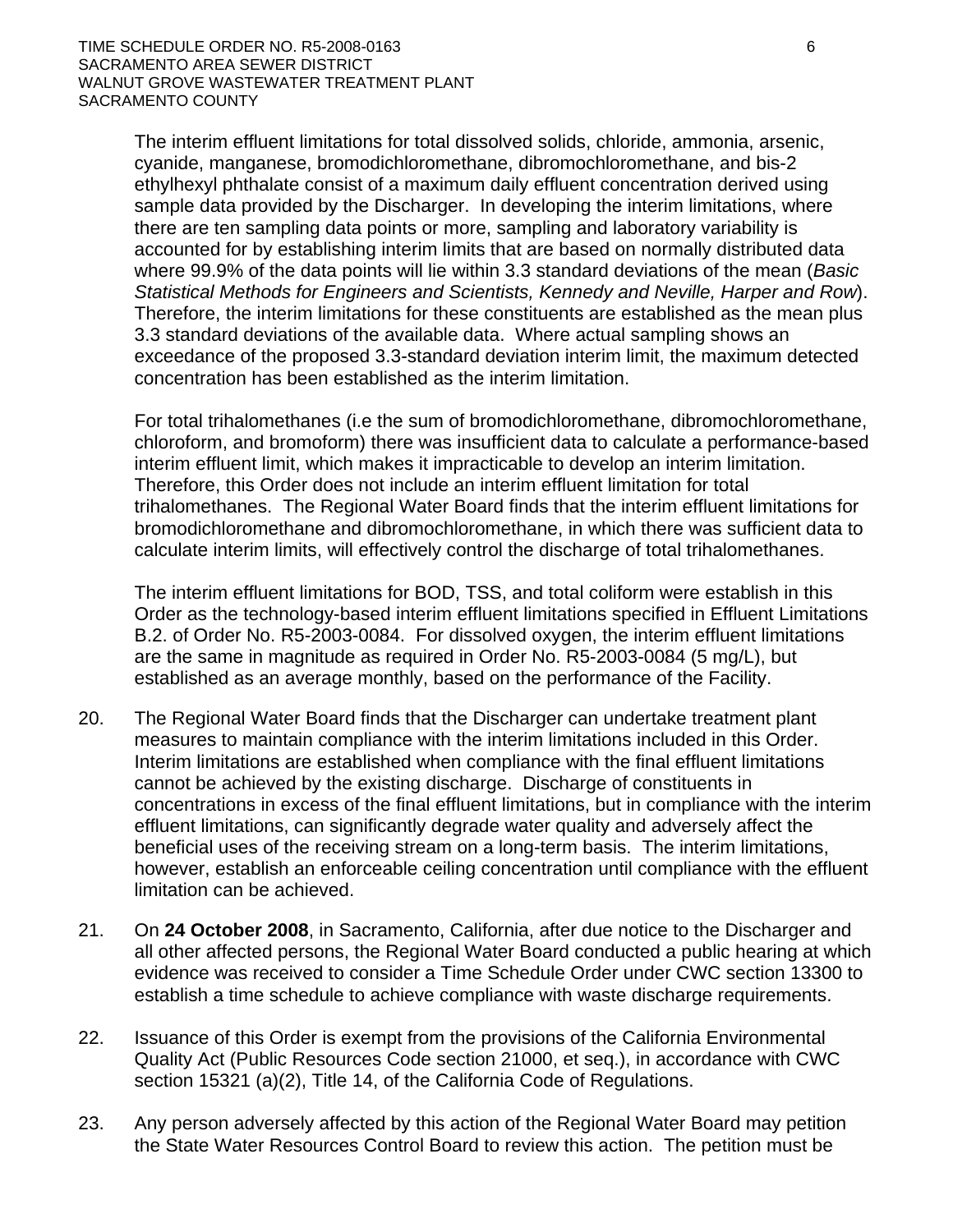received by the State Water Resources Control Board, Office of the Chief Counsel, P.O. Box 100, Sacramento, CA 95812-0100, within 30 days of the date on which this action was taken. Copies of the law and regulations applicable to filing petitions will be provided on request.

# **IT IS HEREBY ORDERED THAT:**

1. The Discharger shall comply with the following time schedule for compliance with Discharge Prohibition A.6., Effluent Limitations B.1. for BOD, total suspended solids, dissolved oxygen, turbidity, total coliform, total dissolved solids, chloride, ammonia, arsenic, cyanide, manganese, total trihalomethanes, bromodichloromethane, dibromochloromethane, and bis-2 ethylhexyl phthalate, Effluent Limitations B.4., Effluent Limitations B.5., Effluent Limitations C.5., Receiving Water Limitations E.1 and E.8, and Provisions G.3 and G.6. by **1 June 2010**:

|--|--|--|

 $\overline{a}$ 

Submit Revised Pipeline Alignment, Detailed Schedule for Obtaining Easements and Permits, and Construction Schedule for Remaining Activities

Submit and implement a Pollution Prevention plan  $(PPP)^1$  pursuant to CWC section 13263.3

Progress Reports<sup>2</sup> **Quarterly**, starting

Full Compliance<sup>3</sup> **1 June 2010** 

**Date Due Within 1 month of adoption of this Order** 

**Within 60 days of adoption of this Order** 

**1 December 2008** until final compliance

<sup>1</sup> The PPP shall be prepared for total dissolved solids, chloride, ammonia, arsenic, cyanide, manganese, total trihalomethanes, bromodichloromethane, dibromochloromethane and bis-2 ethylhexyl phthalate, and shall meet the requirements specified in CWC section 13263.3(d)(3).<br><sup>2</sup> The progress reports shall detail what steps have been implemented towards completing the project for

connection to the Sacramento Regional Wastewater Treatment Plant, including studies, construction progress, evaluation of measures implemented, and recommendations for additional measures as necessary to cease discharging to surface waters from the Facility by 1 June 2010.<br><sup>3</sup> Full compliance may be demonstrated by ceasing the discharge to surface waters from the Facility by the final

compliance date.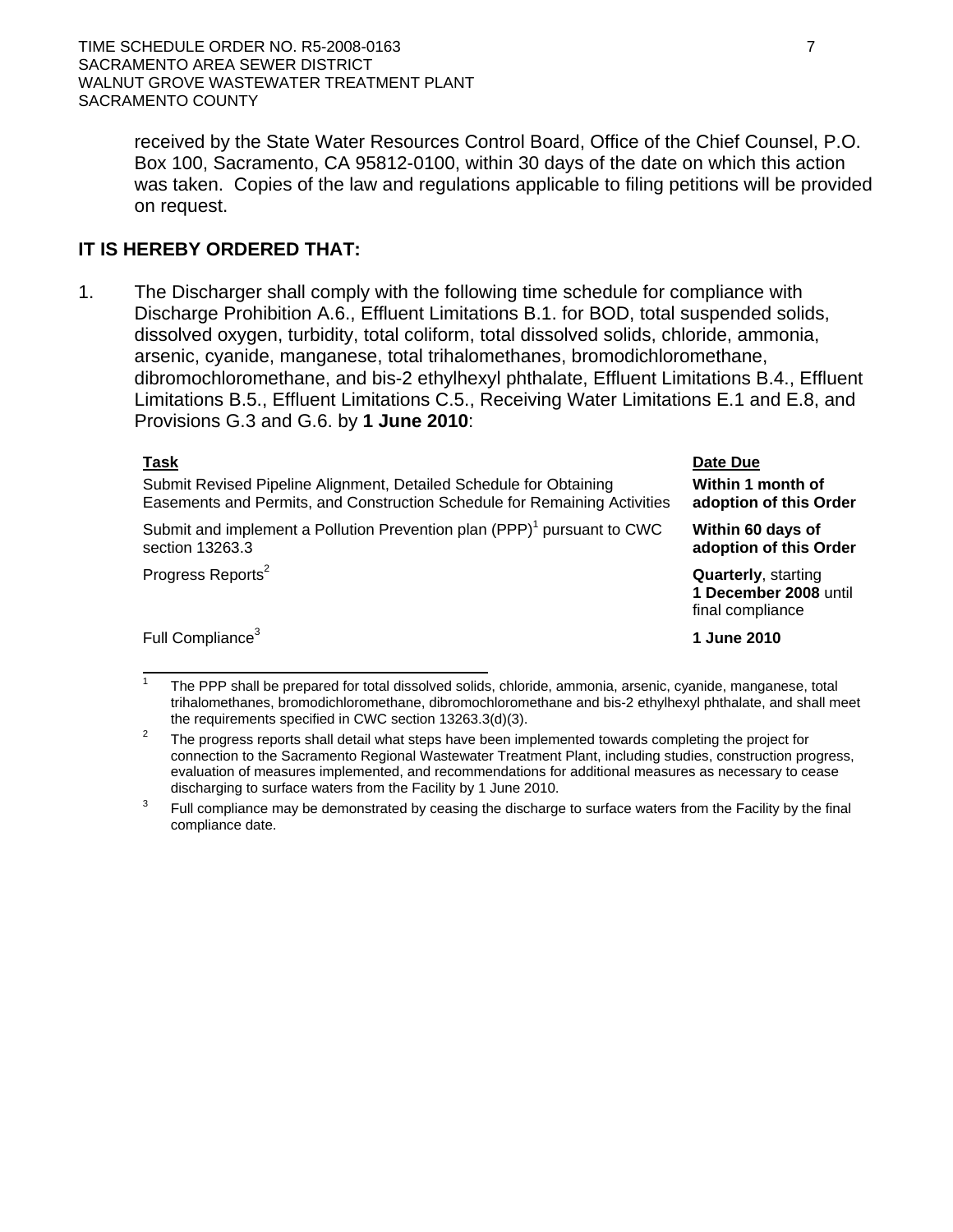### TIME SCHEDULE ORDER NO. R5-2008-0163 8 SACRAMENTO AREA SEWER DISTRICT WALNUT GROVE WASTEWATER TREATMENT PLANT SACRAMENTO COUNTY

2. The following interim effluent limitations shall be effective immediately. The Discharger shall maintain compliance with the following interim effluent limitations for discharges to the Drainage Ditch, as described in Order No. R5-2003-0084. The interim effluent limitations shall be effective until **1 June 2010**.

|                                                                                   |                      | <b>Interim Effluent Limitations</b> |                   |                                |  |
|-----------------------------------------------------------------------------------|----------------------|-------------------------------------|-------------------|--------------------------------|--|
| <b>Parameter</b>                                                                  | <b>Units</b>         | Average<br><b>Monthly</b>           | Average<br>Weekly | <b>Maximum</b><br><b>Daily</b> |  |
| Ammonia, Total (as N)                                                             | mg/L                 |                                     |                   | 9.1                            |  |
|                                                                                   | lbs/day <sup>1</sup> |                                     |                   | 37.9                           |  |
| Arsenic                                                                           | µg/L                 | --                                  |                   | 81                             |  |
| Bis(2-ethylhexyl)<br>phthalate                                                    | µg/L                 |                                     |                   | 18                             |  |
| Bromodichloromethane                                                              | µg/L                 |                                     |                   | 122                            |  |
| Chloride                                                                          | mg/L                 | --                                  |                   | 540                            |  |
| Cyanide, Total<br>Recoverable                                                     | µg/L                 |                                     |                   | 159                            |  |
| Dibromochloromethane                                                              | µg/L                 | $\overline{a}$                      |                   | 24                             |  |
| Dissolved Oxygen                                                                  | mg/L                 | $5^5$                               |                   | --                             |  |
| Manganese, Total<br>Recoverable                                                   | $\mu$ g/L            |                                     |                   | 293                            |  |
| <b>Total Coliform Organisms</b>                                                   | MPN/100ml            | $23^{3}$                            |                   | 500                            |  |
| <b>Total Dissolved Solids</b>                                                     | mg/L                 | $-$                                 |                   | 1135                           |  |
|                                                                                   | mg/L                 | 95                                  |                   |                                |  |
| <b>Total Suspended Solids</b><br>(TSS)                                            | lbs/day <sup>1</sup> | 396                                 |                   | --                             |  |
|                                                                                   | % removal            | $65^4$                              | --                | --                             |  |
|                                                                                   | mg/L                 | 45                                  | 60                | 90                             |  |
| 5-Day Biochemical<br>Oxygen Demand (20 °C)                                        | lbs/day <sup>1</sup> | 188                                 | 250               | 375                            |  |
| Board on a decise monthly overage flow conseity of $0.5$ million galleria par dev | % removal            | $65^4$                              |                   |                                |  |

Based on a design monthly average flow capacity of 0.5 million gallons per day  $\frac{2}{3}$ 

<sup>2</sup> Weekly average

3 Monthly median

- 4 The arithmetic mean of 20°C BOD (5-day) and TSS in effluent samples collected over a monthly period shall not exceed 35 percent of the arithmetic mean of the values for influent samples collected at approximately the same times during the same period (65 percent removal).
- The effluent dissolved oxygen concentration shall not be less than 5 mg/L on a monthly average.
- 3. For the compliance schedules required by this Order, the Discharger shall submit to the Regional Water Board on or before each compliance report due date, the specified document or, if appropriate, a written report detailing compliance or noncompliance with the specific schedule date and task. If noncompliance is being reported, the reasons for such noncompliance shall be stated, and shall include an estimate of the date when the Discharger will be in compliance. The Discharger shall notify the Regional Water Board by letter when it returns to compliance with the time schedule.